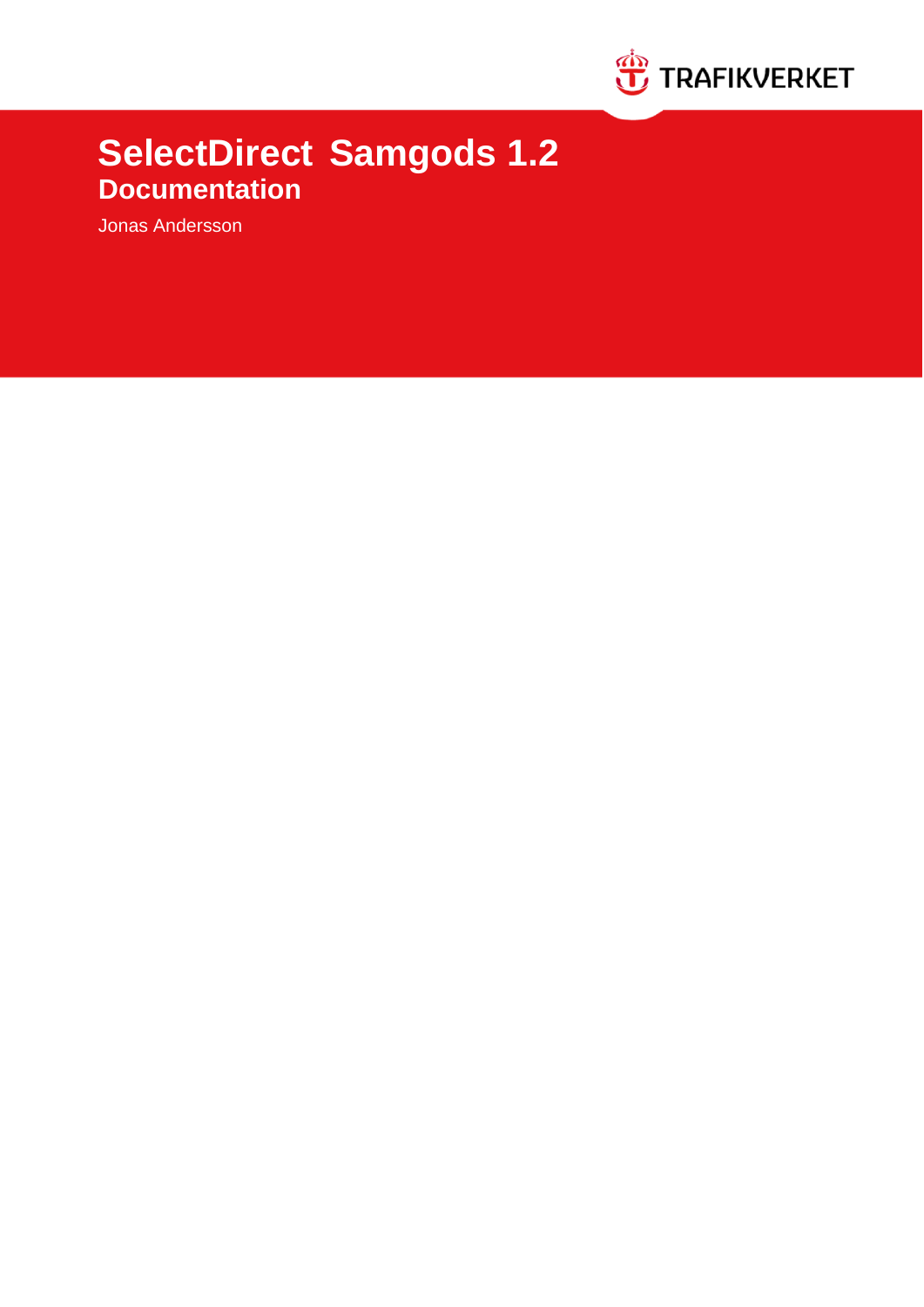# **Trafikverket**

Trafikverket, Box 388, 831 25 Östersund. Besöksadress: Kyrkgatan 43 B. Telefon: 0771-921 921, Texttelefon: 010-123 99 97

Dokumenttitel: SelectDirect Samgods 1.2 Författare: Jonas Andersson Dokumentdatum: 2019-01-11

Kontaktperson: Petter Hill, PLep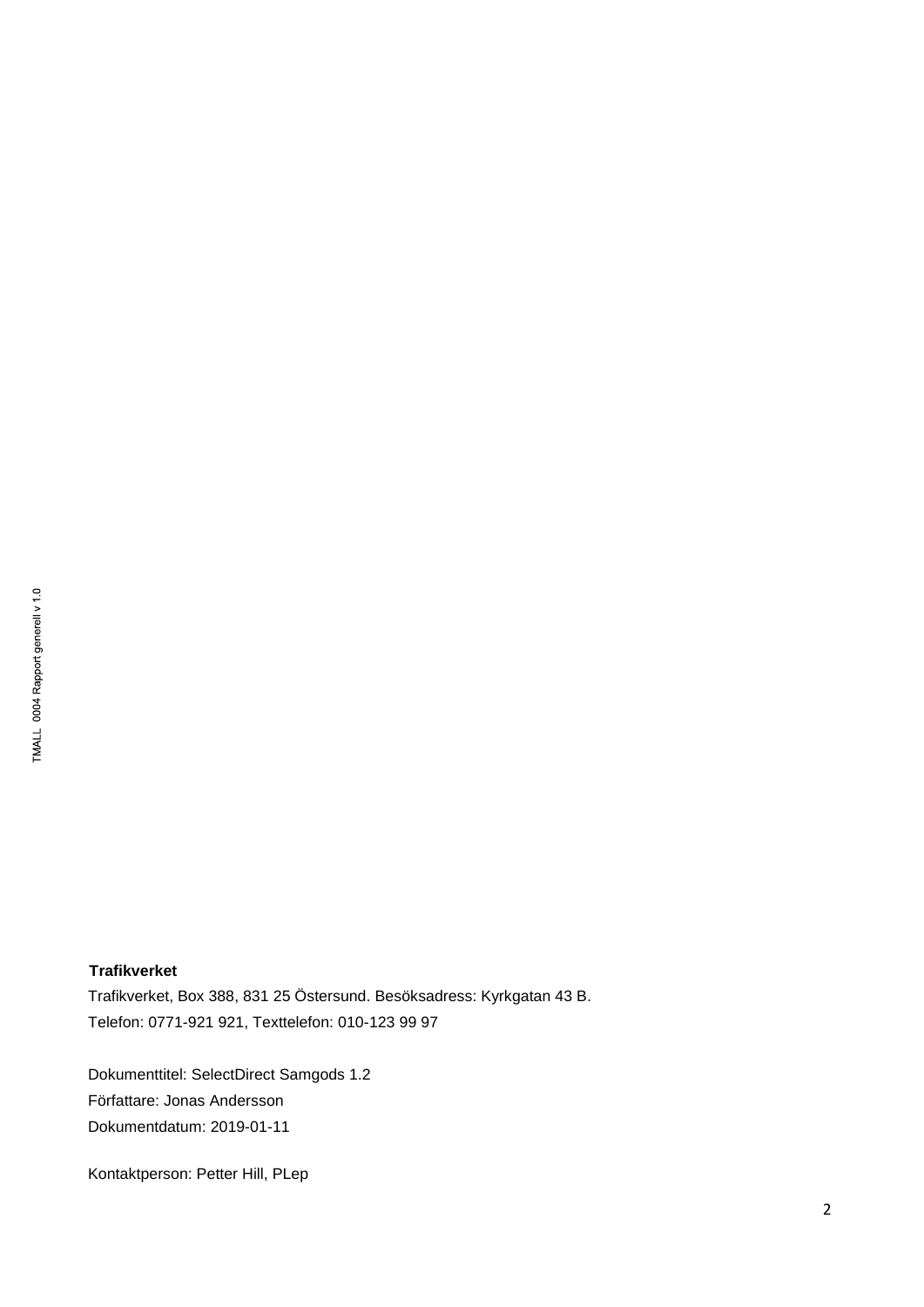# **Content**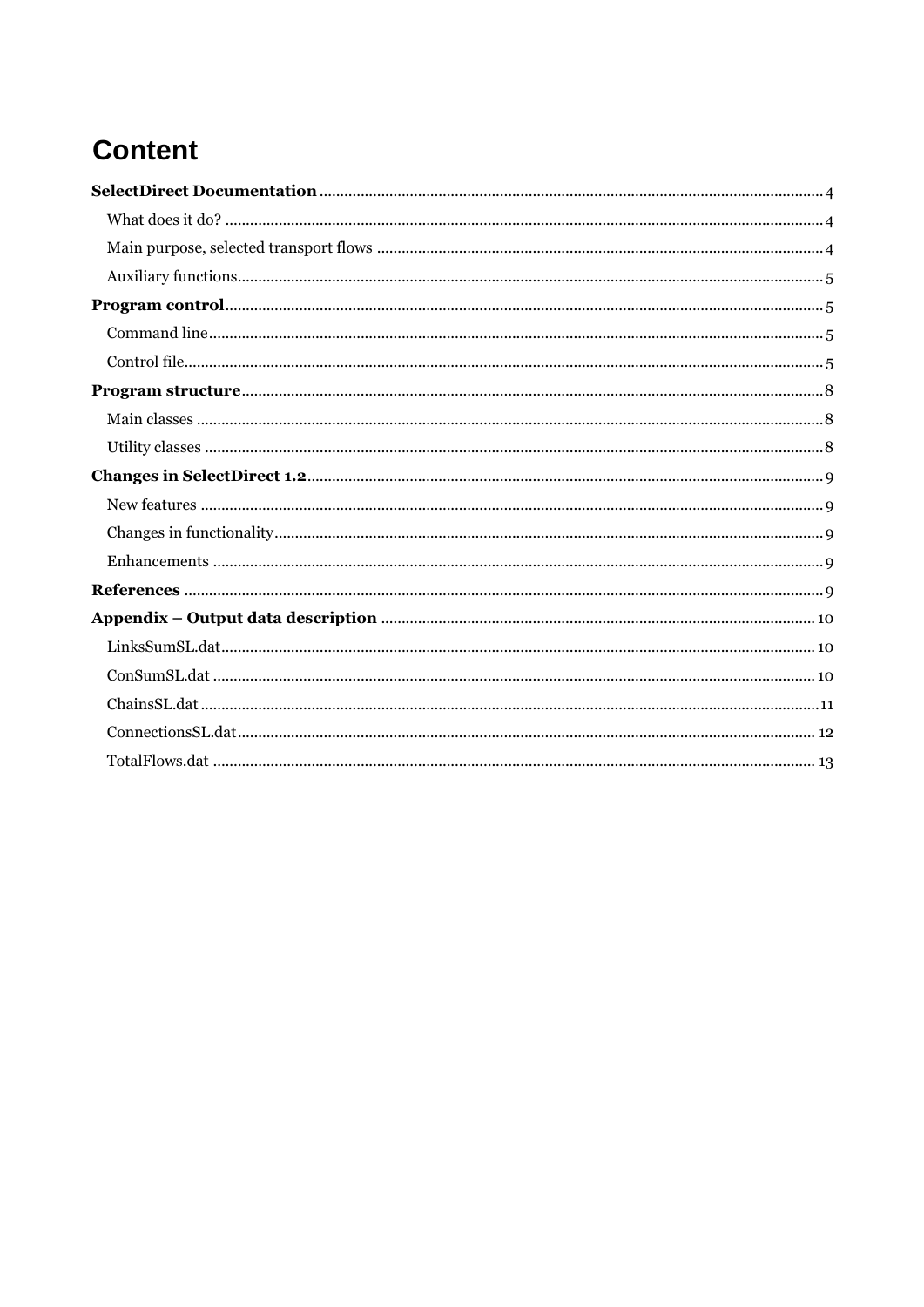# <span id="page-3-0"></span>**SelectDirect Documentation**

SelectDirect.jar is a Java program that performs select link analysis.

# <span id="page-3-1"></span>What does it do?

SelectDirect uses spanning tree data to resolve transport flows to link and node level for various purposes. It also carries out some auxiliary tasks of aggregating traffic flows, and preparing files for further use in the Samgods model.

<span id="page-3-2"></span>Main purpose, selected transport flows

The main purpose of SelectDirect is to generate input data for visualization of selected transport flows. For this analysis the program generates five output files. Each contains flows that fulfil the selection criteria given in the program control file.

- LINKSFILE (LinksSumSL.dat) Total flow per link and vehicle type.
- CONSUMFILE (ConSumSL.dat) Total flow per connection and vehicle type.
- CHAINSFILE (ChainsSL.dat) Flow per each transport chain.
- CONNECTIONSFILE (ConnectionsSL.dat) Flow and distance for each connection in each transport chain.
- TotalFlows.dat Total flow per vehicle type.

Two different types of criteria can be used:

- Select link analysis: Transports that pass certain nodes or links.
- Select zone analysis: Transports that begins in a selected interval of zones and end in another selected interval of zones.

For the first case links and / or nodes are given by keywords LINKSSL and NODESSL. If neither of these keywords are used, all transport chains for the selected commodities will be included. Output include transports that pass given by Selection can include any or all of the given nodes and links and can be required to be passed either in the order given in the keywords or in random order. These visit conditions are defined by the keywords VISITNODE and VISITLINK.

For the second case start zones are given by keyword OZONE, and end zones by DZONE.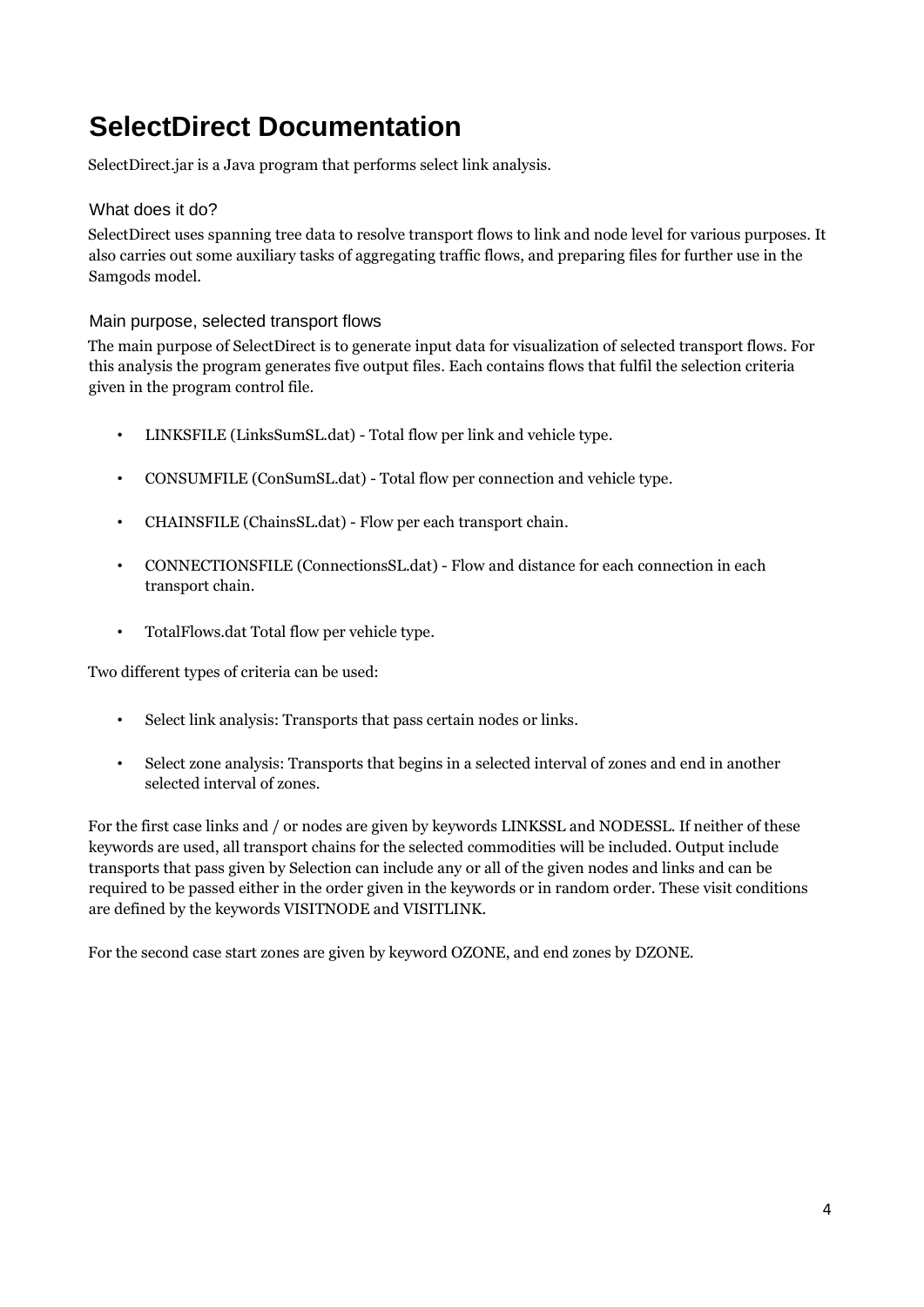#### <span id="page-4-0"></span>Auxiliary functions

#### **Traversal matrices**

Using this option the program can produces so called traversal matrices, files specifying flows to and from the Swedish border zones.

#### **GIS data**

This option produces a file Stan.txt that contains flows for each link and Stan group as well as number of trains and used capacity for capacitated rail links.

#### **Domestic ratio**

For this option SelectDirect loops over all time and cost LOS matrices, and uses the resolved path together with time and cost data per link to produce new LOS matrices containing the domestic part of time and cost, respectively.

#### **Compact Spanning Tree files**

This option produces Spanning Tree files on a compact format, reducing the required storage space with approximately 90%.

#### **Cost for empty vehicles**

This function uses LOS data and vehicle cost data to produce a cost file for empty vehicles.

#### **CBA sum file**

Generates a file containing the total cost for all transports divided into the categories Domestic, Import, Export, and Transit transports. Also sums the total vehicle kms for these categories.

# <span id="page-4-1"></span>**Program control**

#### <span id="page-4-2"></span>Command line

SelectDirect is a Java command line program. It is run by a command similar to:

java -d64 -Xmx4g -Xms2024m -jar SelectDirect.JAR SelectDirect.ctl slnk

#### **Command line parameters:**

The task that the program is expected to carry out is defined by a command line argument.

To run a select link analysis use argument **slnk** or leave out as this is the default action.

## <span id="page-4-3"></span>Control file

The last part of the command, SelectDirect.ctl, is the name of the control file containing a number of parameters for the program run. These are described below. The control file can contain comments. Those are rows starting with a hyphen ( - ).

#### **Control file parameters** *(examples in italic)***:**

Required parameters are marked with black text.

Optional parameters are marked with blue text.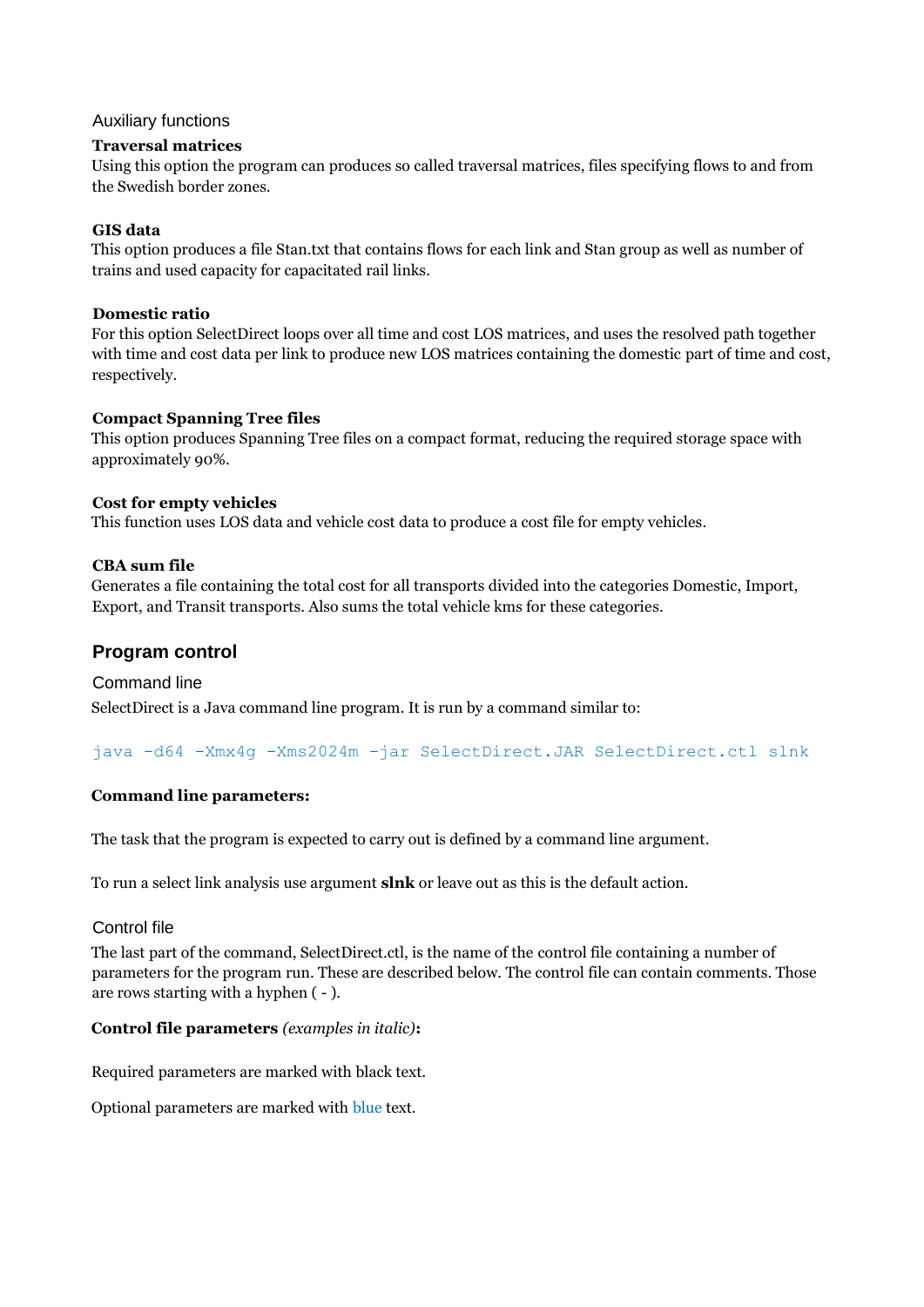| <b>Parameters</b> (with example<br>values)             | Description                                                                                                                                                                                                                                                              |
|--------------------------------------------------------|--------------------------------------------------------------------------------------------------------------------------------------------------------------------------------------------------------------------------------------------------------------------------|
|                                                        |                                                                                                                                                                                                                                                                          |
| ASEKLOS=Input_CBA\LOS                                  | Filepath for ASEK LOS-matrices.                                                                                                                                                                                                                                          |
| $CBASUMFILE=RCM\text{Output}\$ C<br>BA_aggr.txt        | Filepath for CBA summary output file.                                                                                                                                                                                                                                    |
| CAPLINKS=RCM\RailLinkCap                               | List of links with Emme/Voyager numbering system and bidirectional capacity                                                                                                                                                                                              |
| acitiesBidirectional_STD.DAT                           | per day.                                                                                                                                                                                                                                                                 |
| CCFILES=ChainChoi\OUTPUT\<br>ChainChoi[v]XTD.out       | Filepath for ChainChoiXTD files.                                                                                                                                                                                                                                         |
| CHAINSFILE=RCM\OUTPUT\<br>ChainsSL.dat                 | Filepath for ChainsSL output files.                                                                                                                                                                                                                                      |
| COMMODITIESSL=1,2,3                                    | All commodities from default value of "MAX_CMD" is checked. In Samgods 1.2<br>this value is 16.                                                                                                                                                                          |
| CONNECTIONSFILE=RCM\OU<br>TPUT\ConnectionsSL.dat       | Filepath for ConnectionsSL files.                                                                                                                                                                                                                                        |
| CONSUMFILE=RCM\OUTPUT<br>ConCumSL.dat                  | Filepath for output file for CONSUM.                                                                                                                                                                                                                                     |
| COSTFILES=ChainChoi\Output<br>ChainChoio1data07XTD.out | Filepath for cost files to use.                                                                                                                                                                                                                                          |
| <b>DFR=200</b>                                         | Day factor rail.                                                                                                                                                                                                                                                         |
| <b>DZONE</b>                                           | Destination zone.                                                                                                                                                                                                                                                        |
| EMPTYCOST=RCM\Output\E<br>mptyCost.dat                 | Filepath to EmptyCost output file.                                                                                                                                                                                                                                       |
| EMPTYFRAC=Extract\emptyfr<br>ac.dat                    | Filepath to emptyfraction file.                                                                                                                                                                                                                                          |
| ERRORLOG=RCM\Error.log                                 | Errors are logged to this file. If the ERRORLOG parameter is omitted the file is<br>called Error.log and placed in the folder specified by the PATH parameter. If the<br>keyword ERRORLOG is used the log is rewritten at the beginning of the J step.                   |
| IO_LOG=RCM\UTI_CBA.log                                 | The line IO_LOG=RCM\IOLog_LP[i].log in the ctl file will cause all names of<br>input and output files to be written to file, together with ctl settings.                                                                                                                 |
| LINKLIST=RCM\Links_List.txt                            | Input- list of links in the network with ID link followed by Voyager from and to<br>nodes and Emme from and to nodes respectively. Blank or comma separated.                                                                                                             |
| LINKSFILE=RCM\OUTPUT\Li<br>nksSumSL.dat                | Filepath for LinksSumSL output file.                                                                                                                                                                                                                                     |
| LINKSSL=550700-550652                                  | Comma separated list with links to check. May also include a span (for example<br>333111-333222).                                                                                                                                                                        |
| LINKTIMECOST=RCM\Export<br>ed_network_BS2012.txt       | Filepath for exported network.                                                                                                                                                                                                                                           |
| LOCKS=STD<br>LOCKS=RCM\LockedSTDLogM<br>od_Soln.txt    | LOCKS parameter can take two types of values, either a filename, or the value<br>STD. If the value is STD, locked chains are read from the STDLogMod output files<br>LockedXX.log in folder ChainChoi\OUTPUT. The parameter is mandatory if<br>locked flows are present. |
| $LOSPATH = Input$   LOS                                | Filepath for LOS-matrices.                                                                                                                                                                                                                                               |
| MAX_ARRPATHSIZE=2000                                   | Sets the maximum size of the best-path array. Default value is 2000.                                                                                                                                                                                                     |
| MAX_CAPLINKS=1000                                      | Number of rows from CAPLINKS file. Default 1000. Used by the class<br>SpanningTree.                                                                                                                                                                                      |
| $MAX$ <sub>CMD=16</sub>                                | Sets the highest commodity number. Default 16.                                                                                                                                                                                                                           |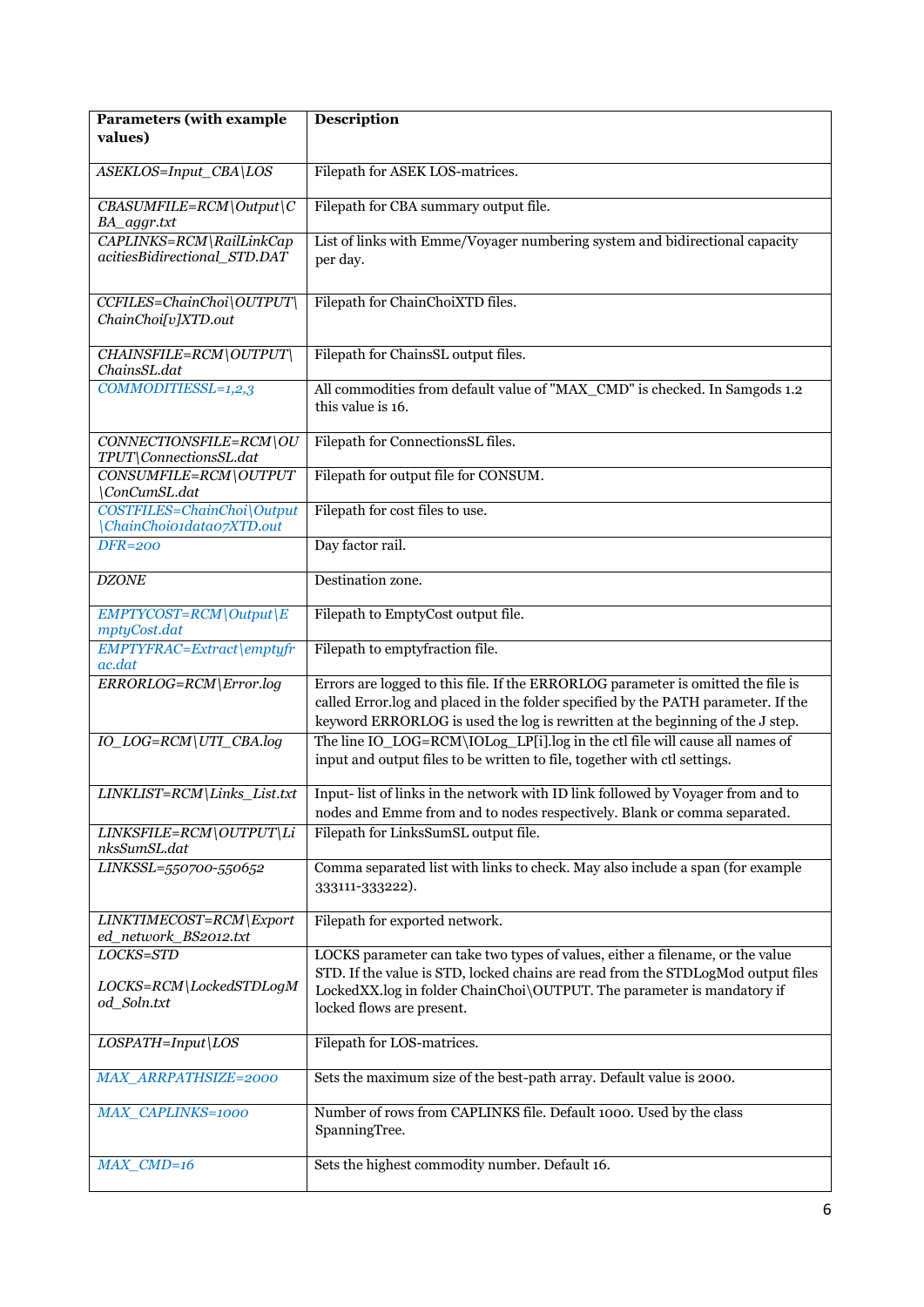| MAX_EMMESPAN=300000                                         | Maximum size of the span of Emme zones. Default 300 000 (700000 - 999999).<br>Used by the class SpanningTree.                                                                                                                                                                            |
|-------------------------------------------------------------|------------------------------------------------------------------------------------------------------------------------------------------------------------------------------------------------------------------------------------------------------------------------------------------|
| MAX_INTLINKNO=150000                                        | Maximum internal link number in LINKLIST file. Default 150 000. Used by the<br>class SpanningTree.                                                                                                                                                                                       |
| MAX_JKEYS=500000                                            | Maximum number of Superindexes in the JLIST file per commodity. Default 500<br>000. Used in the methods Write_CG_LP_Itro and Write_CG_LP_ItrX. If either<br>of these methods fail with an ArrayIndexOutOfBounds error increasing this<br>parameter may fix the problem.                  |
| MAX_POSSOLS=1500000                                         | Maximum number of positive solutions in the Linear Programming output. Used<br>when writing LPX files in iterations 1 or higher. Default 1 500 000. If the program<br>fails with a message of ArrayIndexOutOfBounds in method WriteLPX increasing<br>this parameter may fix the problem. |
| <b>MAX_SPANNODE=2000</b>                                    | Span of nodes in Spanning Tree. Default 2000. Used by the class SpanningTree.                                                                                                                                                                                                            |
| MAX_VOYNODE=50000                                           | Maximum Voyager node number in the NODESLIST file. Default 50 000. Used by<br>the class SpanningTree.                                                                                                                                                                                    |
| NODESLIST=RCM\Nodes_List<br>.txt                            | Input-List of nodes in the network with Emme and Voyager numbers. Blank or<br>comma separated.                                                                                                                                                                                           |
| NODESSL=321724,321725                                       | Comma separated list containing border nodes.                                                                                                                                                                                                                                            |
| <b>OZONE</b>                                                | Origin zone.                                                                                                                                                                                                                                                                             |
| PATH=C:\workfolder                                          | Filepath for default working directory.                                                                                                                                                                                                                                                  |
| SELECTCOMBINE=3                                             | 1-4. 1 = keepnode. 2 = keeplink. 3 = keepnode OR keeplink. 4 = keepnode AND<br>keeplink.                                                                                                                                                                                                 |
| SL_EMPTY=EXTRACT\OUTP<br>UT\OD_Emp[f]_FIN.314               | Filepath for OD empty files.                                                                                                                                                                                                                                                             |
| SLCTLINKNETFILE=RCM\OU<br>TPUT\SelectLink_Netw_Flow.<br>dat | Filepath for output file of link network flows.                                                                                                                                                                                                                                          |
| SLCTLINKSUMMARY=RCM<br>OUTPUT\\Link_TonLoadEmp.<br>dat      | Filepath for output file of link summary by ton, loaded, empties.                                                                                                                                                                                                                        |
| SPT_AIR=RCM\PathTreeAir.c<br>mp                             | Path to spanningtree for Air.                                                                                                                                                                                                                                                            |
| SPT_RAIL=RCM\PathTreeRail<br>.cmp                           | Path to spanningtree for Rail.                                                                                                                                                                                                                                                           |
| SPT_ROAD=RCM\PathTreeRo<br>ad.cmp                           | Path to spanningtree for Road.                                                                                                                                                                                                                                                           |
| SPT_SEA=RCM\PathTreeSea.c<br>mp                             | Path to spanningtree for Sea.                                                                                                                                                                                                                                                            |
| STANFILE=RCM\Output\COM<br>MODITY_NETW_FLOW.dat             | Filepath for output report containing network flows by commodity.                                                                                                                                                                                                                        |
| STANSUM=RCM\output\RAIL<br>_TONKM_VKM_SUM.DAT               | Filepath for output summary report containing tonnes, load and empties for rail<br>by commodity.                                                                                                                                                                                         |
| TM_EMPTY=EXTRACT\OUTP<br>UT\OD_Emp[f]_FIN.314               | Filepath for input data for empties used to generate traversal matrices from.                                                                                                                                                                                                            |
| TM_TONNES=EXTRACT\OUT<br>PUT\OD_Tonnes[f]_FIN.314           | Filepath for input data for tonnes used to generate traversal matrices from.                                                                                                                                                                                                             |
| TM_VHCL=EXTRACT\OUTPU<br>$T[OD_V \textit{hcl[f]}\_F$ IN.314 | Filepath for input data for vehicle load used to generate traversal matrices from.                                                                                                                                                                                                       |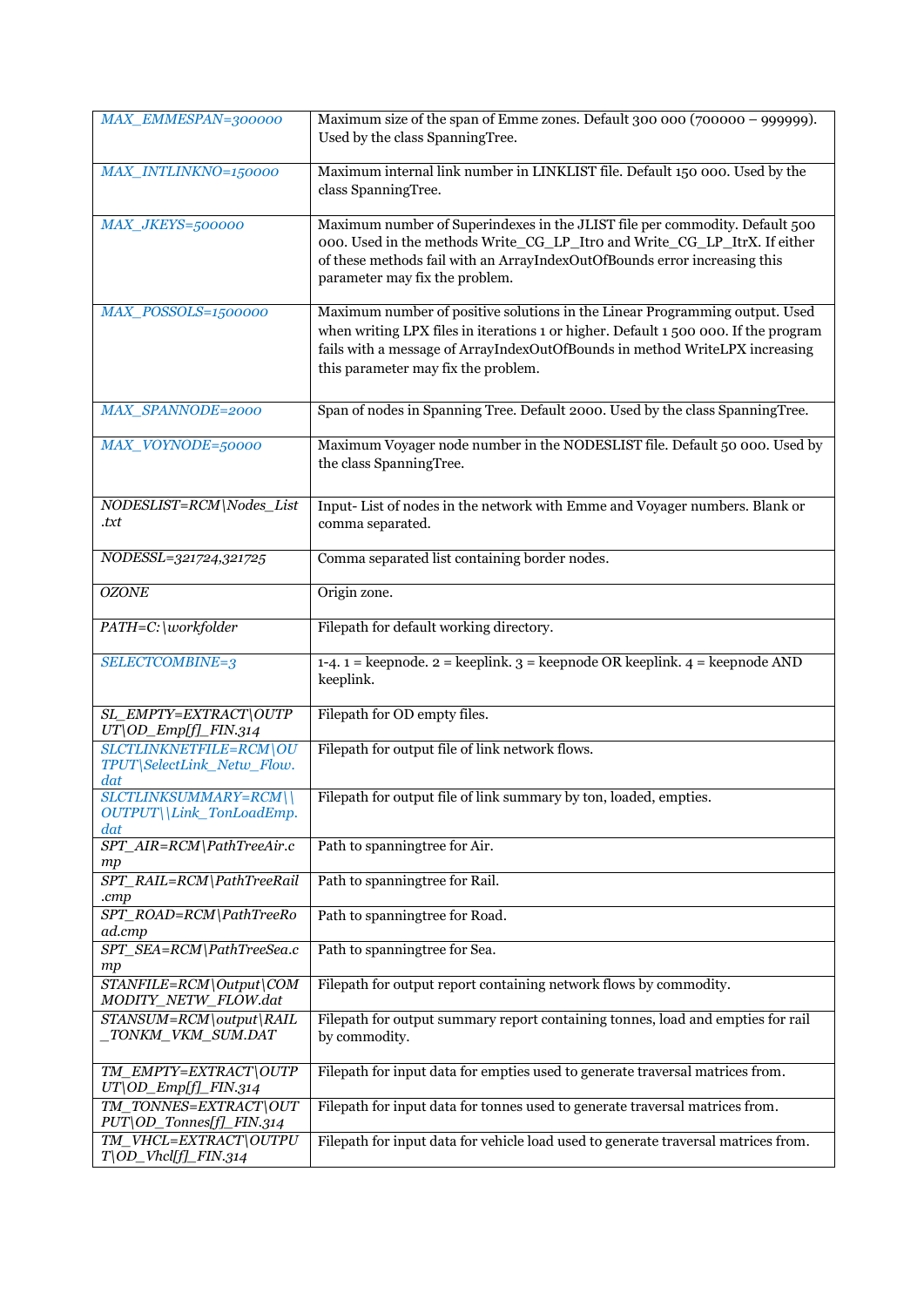| TRAVERSALPATH=TRAVERSA<br><b>LFOLDER</b>         | Filepath for traversal matrices.                                                                                                                                                                                                                                                         |
|--------------------------------------------------|------------------------------------------------------------------------------------------------------------------------------------------------------------------------------------------------------------------------------------------------------------------------------------------|
|                                                  |                                                                                                                                                                                                                                                                                          |
| VEHICLES=201,202,203,204,2<br>05,206,207,208,209 | List of all train types in the ChainChoi output files. The above list is the default,<br>the keyword is needed only if new train types are added. A current list is                                                                                                                      |
|                                                  | VEHICLES=201,202,203,204,205,206,207,208,209,210,211,212                                                                                                                                                                                                                                 |
|                                                  | The number of train types in this parameter is also used to determine the number<br>of train types the program handles, and to allocate variables for this number of<br>train types.                                                                                                     |
| VHCLCOSTPATH=Input CBA\<br>COST\VHCLS_COM01.txt  | Path to input file for vechicle costs.                                                                                                                                                                                                                                                   |
| VHCLREP=RCM\Output\VhclR<br>ep.dat               | Filepath for vhcl report output file.                                                                                                                                                                                                                                                    |
| VISITLINK=ANY                                    | Value that sets whether a link should be checked or not.                                                                                                                                                                                                                                 |
| <i>VISITNODE=ORDER</i>                           | Available options: ANY, ALL, ORDER, SINGLE. ANY = any of the given nodes or<br>links must be used. $ALL = all$ of the given nodes and links must be used. ORDER =<br>checks order of nodes. SINGLE = indicates that nodes must be passed in the order<br>given by the NODESSL parameter. |

# <span id="page-7-0"></span>**Program structure**

The program is originally developed in Eclipse Java IDE. The program has been converted to Netbeans IDE for Samgods 1.2.

#### <span id="page-7-1"></span>Main classes

#### **SelectDirect.java**

This class holds the java main procedure. It reads the control file and calls a procedure for the requested analysis.

#### **SPT\_Select.java**

Reads and contains data for the spanning tree. Returns the path for a given connection.

## <span id="page-7-2"></span>Utility classes

#### **CtlReader.java**

A utility class that reads and holds the values from the control file.

#### **Enums.java**

A utility class that describes array position values.

#### **Funcs.java**

A utility class that has various functions for string handling etc.

#### **Funcs\_CCSlctLink.java**

A utility class that holds functions for empty calculation based on chainchoi input.

### **Funcs\_CommoditySUM.java**

A utility class that holds functions for creating the data by commodity.

#### **Funcs\_EmptySlctLink.java**

A utility class that holds functions for empty calculation based on selected link input.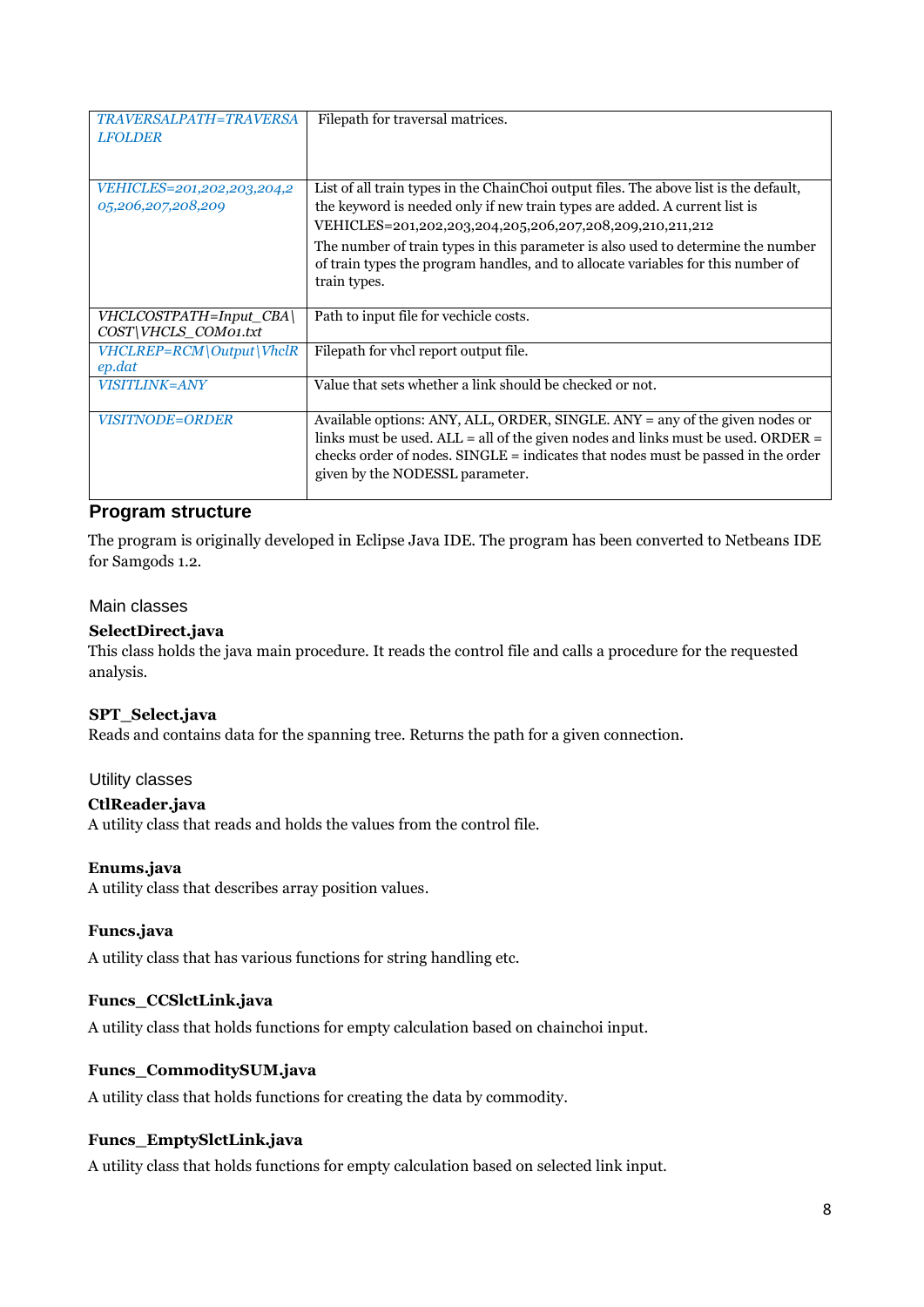#### **LgFileReader.java**

A standard FileReader with the additional function that it logs the name of the file read.

#### **LgFileWriter.java**

A standard FileWriter with the additional function that it logs the name of the file written.

### *Lists.java*

Lists keeps track of various input data.

# <span id="page-8-0"></span>**Changes in SelectDirect 1.2**

#### <span id="page-8-1"></span>New features

Added new report for summarizing empty km and number of vehicles on domestic selectlink-analysis. This report shows km and number of vehicles on and off ferries. This report path can be changed with the VHCLREP parameter.

#### <span id="page-8-2"></span>Changes in functionality

Emptycost is now split between 4 categories: domestic, import, export, transit.

SelectDirect now handles 16 commodities instead of 35. The default value for parameter MAX\_CMD has been changed from 35 to 16.

#### <span id="page-8-3"></span>**Enhancements**

SelectDirect now handles null references and closing of streams in an improved faction, preventing memory leakage.

Improved logging to error-files.

# <span id="page-8-4"></span>**References**

Henrik Edwards (2015): Railway Capacity Management for Samgods Using Linear Programming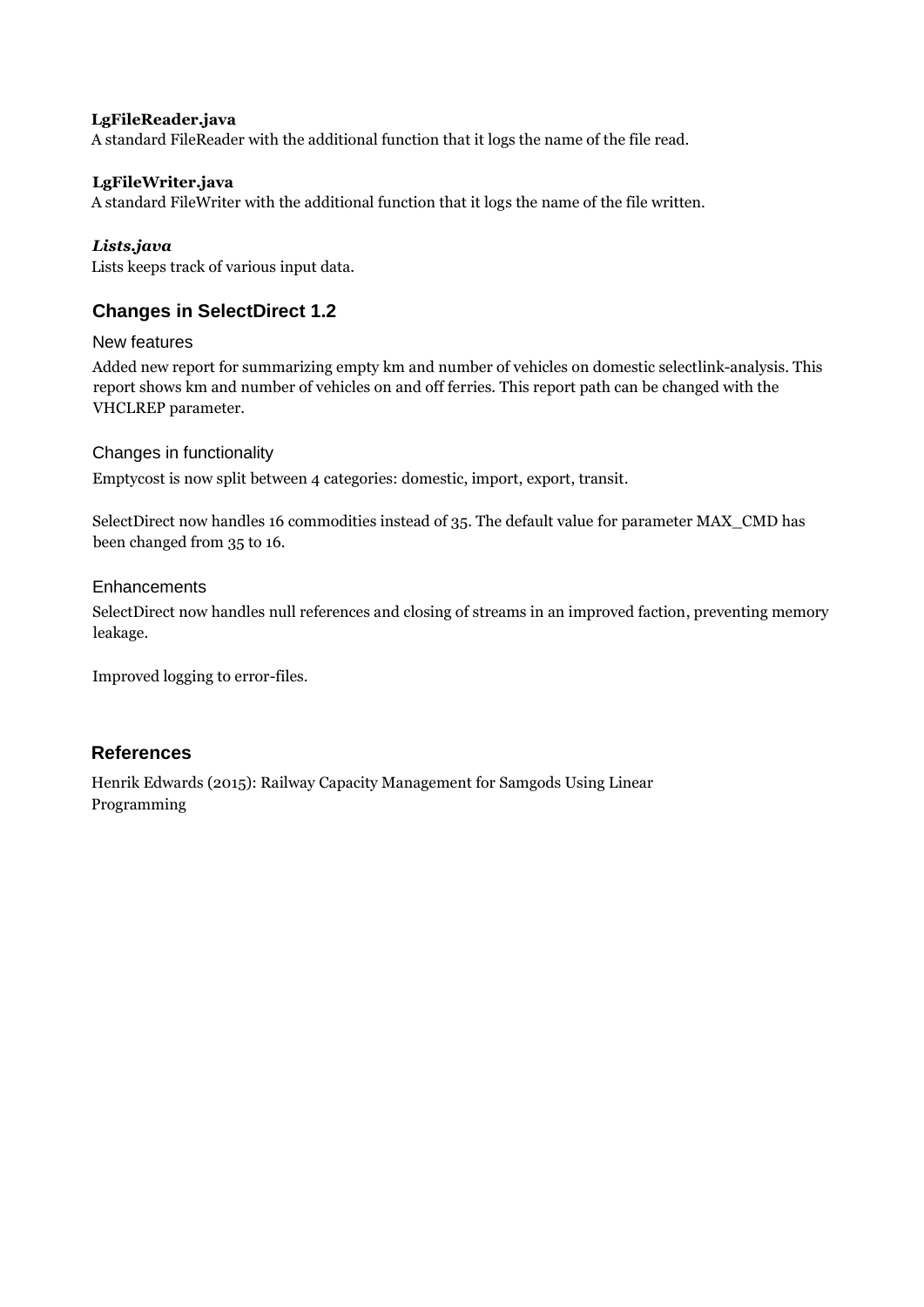# <span id="page-9-0"></span>**Appendix – Output data description**

This is a description of the Java program SelectDirect output data. The purpose with this text is to describe the output data, thus making the program and data more user-friendly and allow the user to gain a greater understanding. The objective you as a user should have when reading this text is to find out what the tables contain, and which variables are in each output file, an explanatory description and their data type.

The following five output files could be produced<sup>1</sup>:

- LinkSumSL.dat
- ConSumSL.dat
- ChainsSL.dat
- ConnectionsSL.dat
- TotalFlows.dat

## <span id="page-9-1"></span>LinksSumSL.dat

Each row relates to a link and vehicle combination. See [Table 1.](#page-9-3)

<span id="page-9-3"></span>*Table 1 The LinksSumSL table with information about the variable name, the description and the data type.*

| <b>Variable</b>     | <b>Description</b>                                                            | <b>Type</b> |
|---------------------|-------------------------------------------------------------------------------|-------------|
| Link                | Index                                                                         | Integer     |
| FrVy                | From-node (or start node) in Voyager numbering                                | Integer     |
| ToVy                | To-node (or end node) in Voyager numbering                                    | Integer     |
| FrEMME <sub>2</sub> | From-node in Emme numbering                                                   | Integer     |
| ToEMME <sub>2</sub> | To-node in Emme numbering                                                     | Integer     |
| Vhcl                | Vehicle number, 3 digit format                                                | Integer     |
| kTon/year           | Link volume in kton per year                                                  | Double      |
| NLoadVhcl/day       | Link flow in number of loaded vehicles per day                                | Double      |
| NEmptyVhcl/day      | Number of empty vehicles per day (derived from<br>LOS-matrices <sup>2</sup> ) | Double      |

## <span id="page-9-2"></span>ConSumSL.dat

 $\overline{a}$ 

Each row relates to a connection and vehicle combination. Sums are derived from ConnectionsSL.dat. Please see the description of these variables in ConnectionsSL.dat. Variables Orig and Dest are centroid or terminal nodes. See [Table 2.](#page-10-1)

 $1$  The exact names of the files are actually handled in a control file, thus dependent on the names given by the keywords in the control file. The names refer to parameters LINKSFILE, CONSUMFILE, CHAINSFILE and CONNECTIONSFILE (TotalFlows.dat hard-coded).

<sup>&</sup>lt;sup>2</sup> LOS-matrices given by parameter SL\_EMPTY, value found by the key FrEMME2, ToEMME2 and vhcl.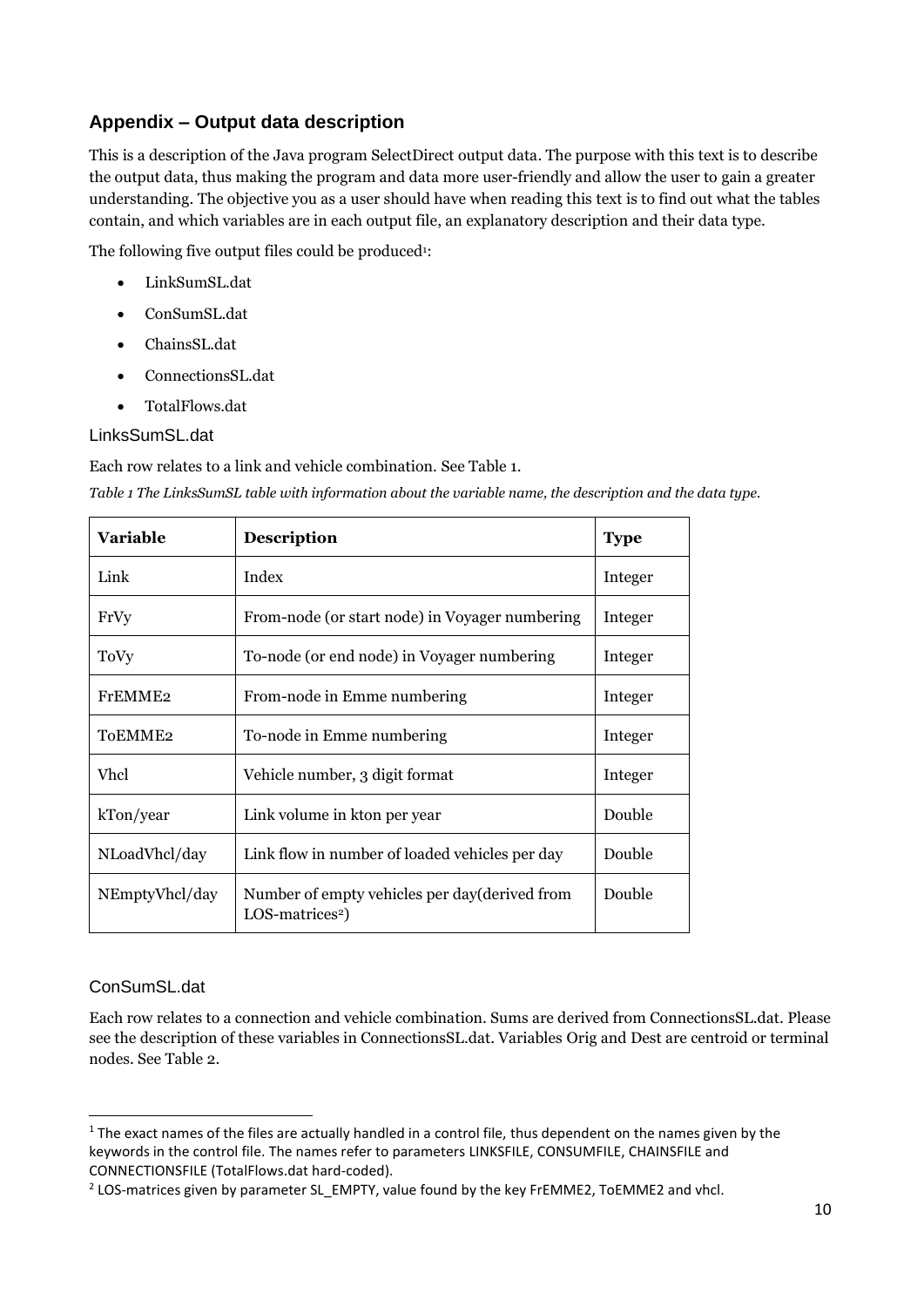| <b>Variable</b>         | Description                                             | <b>Type</b> |
|-------------------------|---------------------------------------------------------|-------------|
| Orig                    | Origin node in Emme<br>numbering                        | Integer     |
| Dest                    | Destination node in Emme<br>numbering                   | Integer     |
| <b>Vhcl</b>             | Vehicle number, 3 digit<br>format                       | Integer     |
| N_Lvhcls                | OD-connection sum number<br>of loaded vehicles per day  | Double      |
| <b>Tonnes</b>           | OD-connection sum tonnes<br>per year                    | Double      |
| $N$ _EmptyV(O_D_L)      | Number of empty vehicles<br>(derived from LOS-matrices) | Double      |
| TransportTimeCost_(SEK) | Not implemented                                         | <b>NA</b>   |
| LoadingTimeCost_(SEK)   | Not implemented                                         | <b>NA</b>   |
| InterestCost_(SEK)      | Not implemented                                         | <b>NA</b>   |
| DistCost_(SEK)          | Not implemented                                         | <b>NA</b>   |
| InfraCost_(SEK)         | Not implemented                                         | <b>NA</b>   |
| LoadingCost_(SEK)       | Not implemented                                         | <b>NA</b>   |

<span id="page-10-1"></span>*Table 2 The ConSumSL table with information about the variable name, the description and the data type.*

## <span id="page-10-0"></span>ChainsSL.dat

 $\overline{a}$ 

The table contains the best chain for a given shipment. Variables orig and dest are centroids or terminals. See [Table 3.](#page-10-2)

<span id="page-10-2"></span>*Table 3 The ChainsSL table with information about the variable name, the description and the data type.*

| <b>Variable</b> | <b>Description</b>                       | <b>Type</b> |
|-----------------|------------------------------------------|-------------|
| cmd             | Commodity                                | Integer     |
| key             | Key for a specific shipment <sup>3</sup> | Integer     |
| chaintype       | Chain type                               | String      |
| orig            | Origin node in Emme numbering            | Integer     |
| dest            | Destination node in Emme numbering       | Integer     |

<sup>3</sup> An attempt to describe a shipment: a serial index to the combination P-C-F2Fcategory. The exact definition is found in the documentation concerning the logistic module.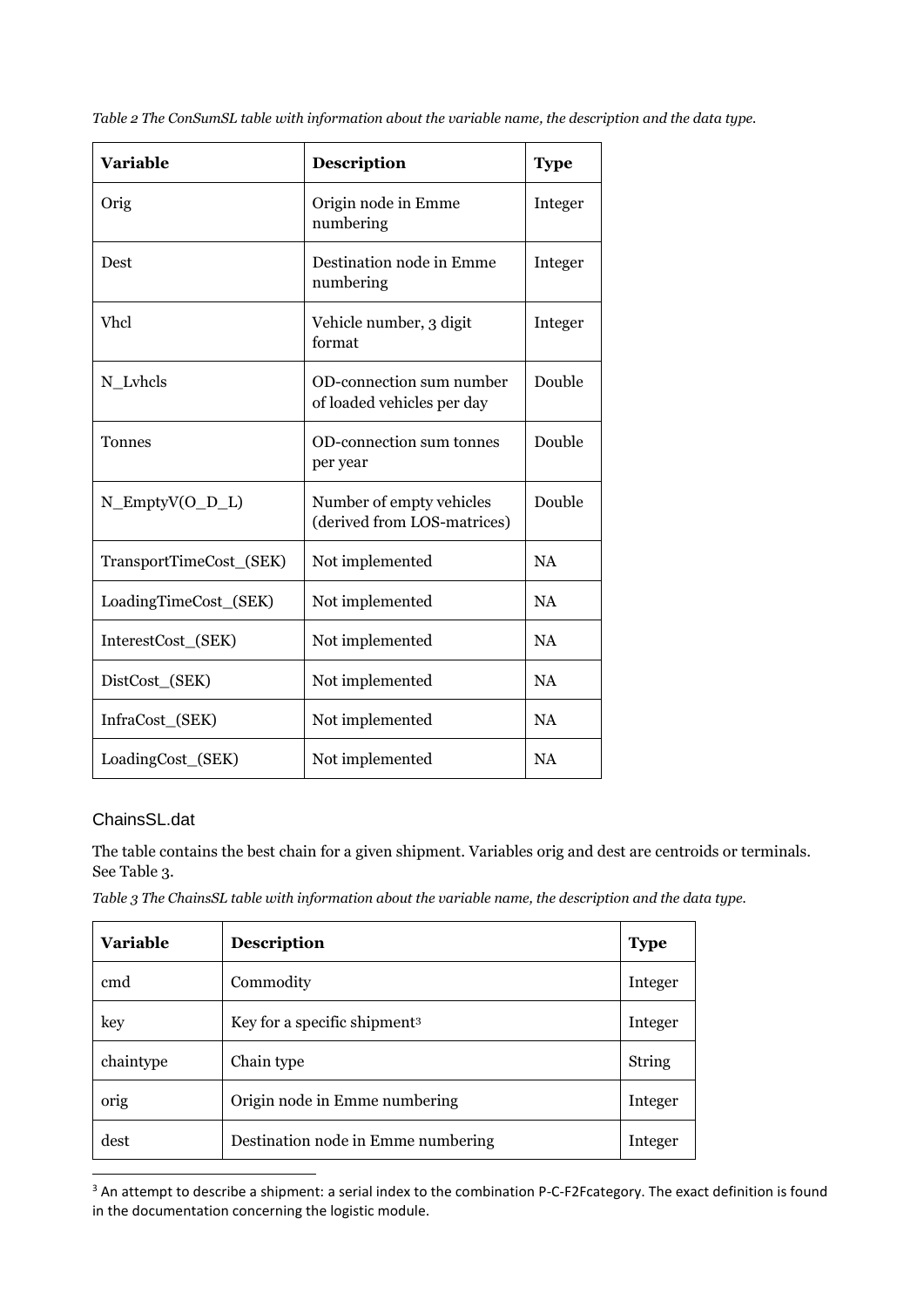| Prob          | The probability that the chain is the best chain         | Double |
|---------------|----------------------------------------------------------|--------|
| tonnes        | Total volume (tonnes) per year (scaled by probability) 4 | Double |
| TrpCost_(SEK) | Not implemented                                          | NA     |
| AllCost_(SEK) | Not implemented                                          | NA     |

# <span id="page-11-0"></span>ConnectionsSL.dat

 $\overline{a}$ 

Data is split by commodity. Each value for key consists of one (or multiple) legs, each leg with a submode. Variables orig and dest are centroids or terminals. The variables orig and dest are centroids or terminal nodes. See [Table 4.](#page-11-1)

<span id="page-11-1"></span>*Table 4 The ConnectionsSL table with information about the variable name, the description and the data type.*

| <b>Variable</b>         | <b>Description</b>                                              | <b>Type</b> |
|-------------------------|-----------------------------------------------------------------|-------------|
| cmd                     | Commodity (numbers 1-16)                                        | Integer     |
| key                     | Key for a specific shipment                                     | Integer     |
| leg                     | Order for each leg in the transport chain<br>(1,2,,5)           | Integer     |
| mode                    | Submode                                                         | String      |
| orig                    | Origin node in Emme numbering                                   | Integer     |
| dest                    | Destination node in Emme numbering                              | Integer     |
| vhcl                    | Vehicle number, 3 digit format                                  | Integer     |
| Prob                    | Probabilty (share) of the demand that use<br>this solution      | Double      |
| N_LVhcls                | Number of loaded vehicles per year<br>(weighted by probability) | Double      |
| tonnes                  | Total volume (tonnes) per year (weighted<br>by probability)     | Double      |
| dist                    | Domestic distance (from ddist LOS matrix)                       | Double      |
| TransportTimeCost_(SEK) | Not implemented                                                 | <b>NA</b>   |
| LoadingTimeCost_(SEK)   | Not implemented                                                 | <b>NA</b>   |
| InterestCost_(SEK)      | Not implemented                                                 | <b>NA</b>   |

<sup>&</sup>lt;sup>4</sup> From the file given by CCFILES parameter in control file, this is calculated as tonnes = Prob \* NRelations \* AnnualVolume\_(Tonnes).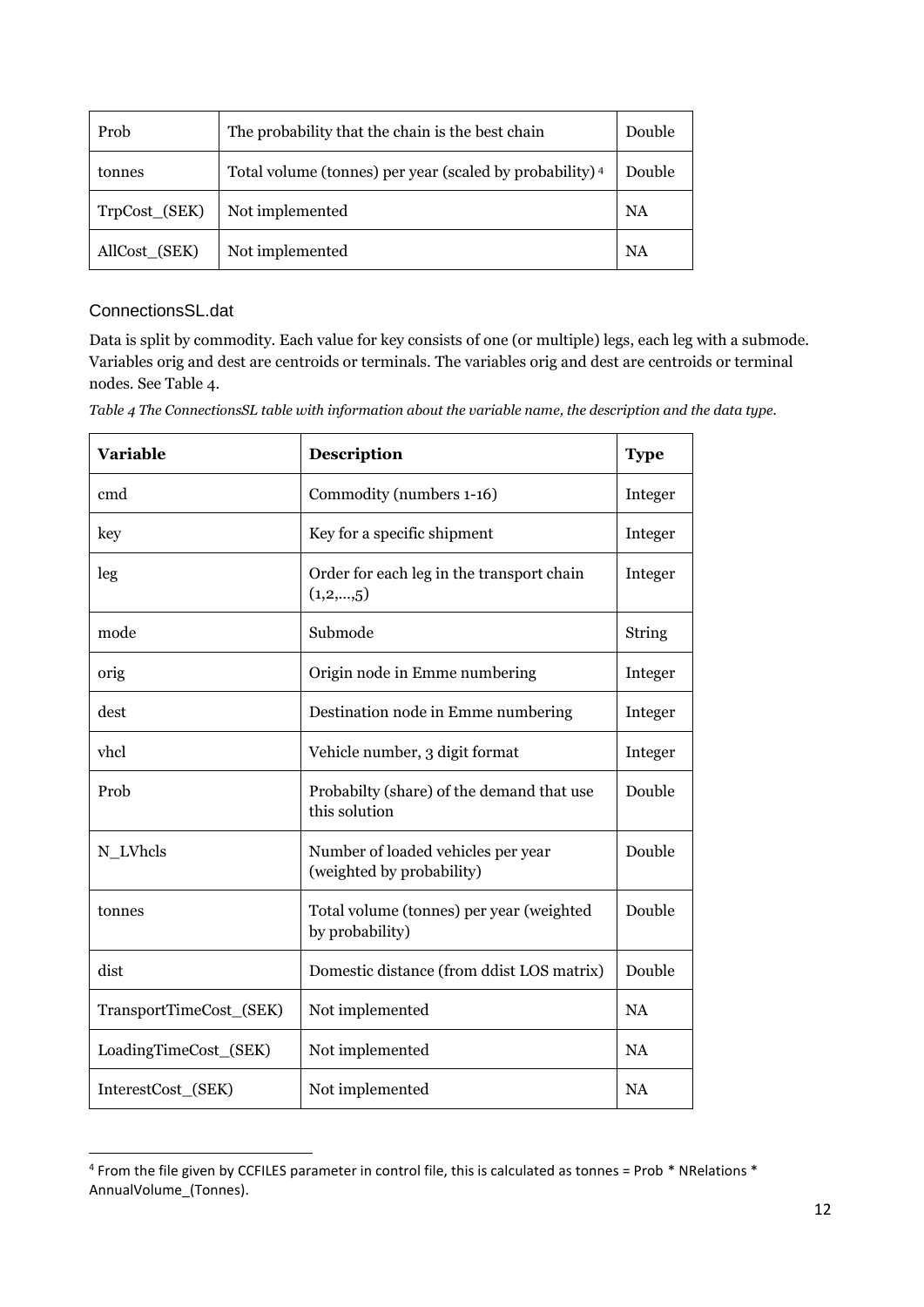| DistCost_(SEK)        | Not implemented | <b>NA</b> |
|-----------------------|-----------------|-----------|
| InfraCost (SEK)       | Not implemented | <b>NA</b> |
| LoadingCost_(SEK)     | Not implemented | <b>NA</b> |
| PositioningCost_(SEK) | Not implemented | <b>NA</b> |
| FairwayDues_(SEK)     | Not implemented | <b>NA</b> |
| PilotFees (SEK)       | Not implemented | <b>NA</b> |
| sel nodes             | Not implemented | <b>NA</b> |

# <span id="page-12-0"></span>TotalFlows.dat

Values are derived from ConnectionsSL.dat. Se[e Table 5.](#page-12-1)

<span id="page-12-1"></span>*Table 5 The TotalFlows table with information about the variable name, the description and the data type.*

| <b>Variable</b> | <b>Description</b>             | <b>Type</b> |
|-----------------|--------------------------------|-------------|
| Vhcl            | Vehicle number, 3 digit format | Integer     |
| N_LVhcls_sumOD  | Not implemented                | NA          |
| Tonnes_sumOD    | Not implemented                | NA          |